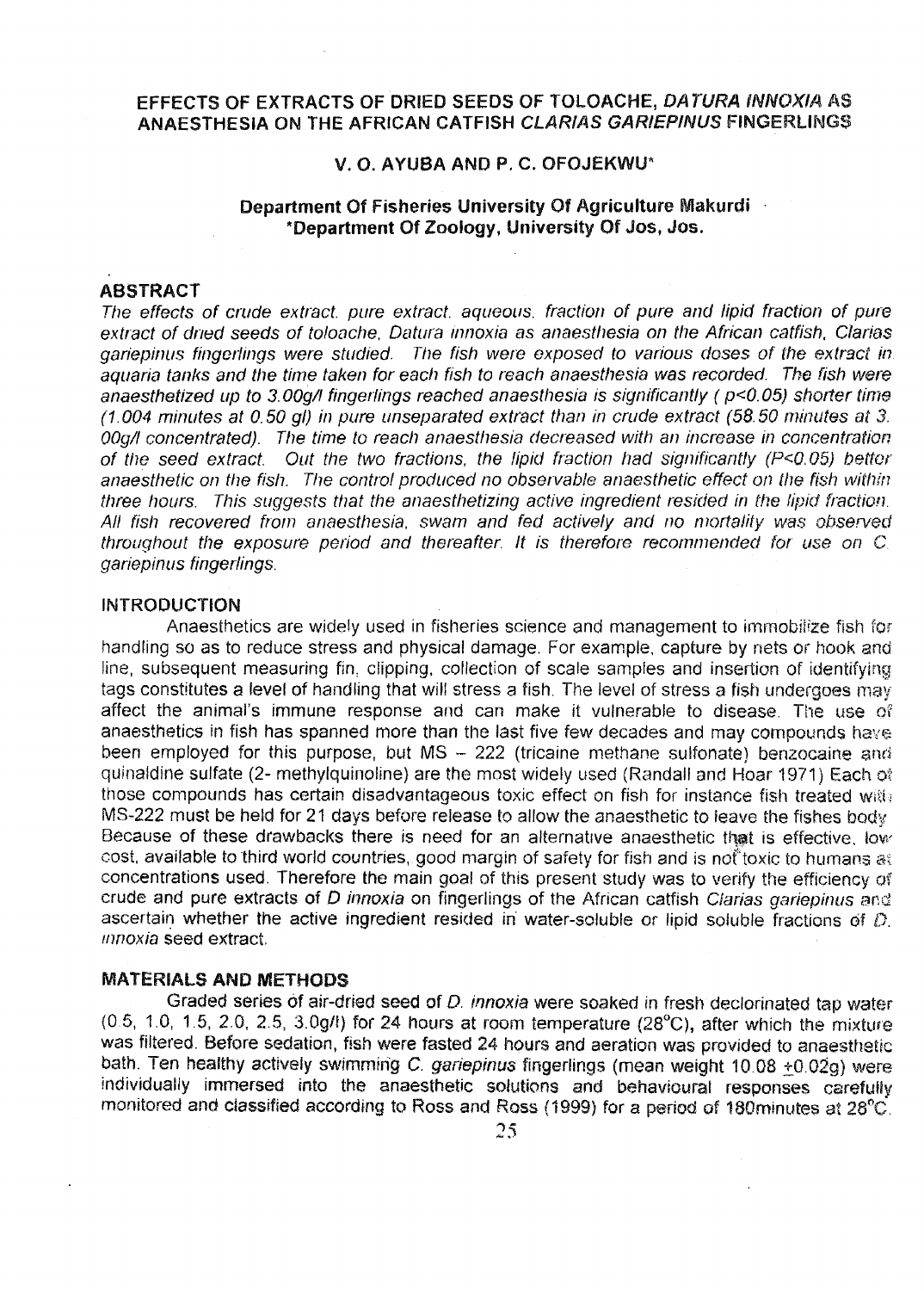Each concentration-had three-replicates. If anaesthesia was attained, the weight and length of each fish was taken thereafter the fish was then placed in a 60L aquatium containing 40L of aerated dechlorinated tap (fresh) water for recovery and time taken to recover notes. Immediately following recovery blood was drawn from the caudal peduncule with heparinized syringe from nine fish at each concentration (three from each replicate) of D. innoxia seed extract. Red blood cell count, white blood cell count; packed cell volume, haemoglobin, and erythrocyte sedimentation rate were measured:

Fifty grammes of the air-dried sample of D. innoxia seed sample were macerated twice in 240m1 chloroform-methanol (2:1) mixture for 24 hours and filtered through No. 1 Whatman filter paper. The filtrate was used as the

unseperated extract. To separate this extract into different fractions, the filtrate was mixed with 0.2 volume of distilled water and separated into lipid and non-lipid layers in a separating funnel. The layers were-dried over a heating-block and weighed and the concentrations calculated. The lipid-layer was dissolved with ethanol and the non-lipid-layer dissolved in water. To test the anaesthetic effects of these on the fingerlings, C: gariépinus were exposed to (1) the unseparated. methanol-chloroform extract, (2) the lipid and (3) non-lipid fractions of the alcohol extracts. Ten fingerlings were individually exposed to dosages'of'0.5,' 1.0: 1.5, 2.0, 2.5-, 3'.0g/I of serially' diluted solutions and the fish monitored as in the crude aqueous filtrate tests above.

#### RESULTS

Clarias gariepinus fingerlings exposed to various extracts of D. innoxia seed passed sequentially through the various stages of anesthesia. The behavioral responses were excess, mucus secretion and apathy, air gulping, distension of the mouth and opercula. erratic swimming: and loss of balance. Table I shows that the crude extract of D. innoxia seed was able to induce fish to loose reactivity to stimuli at concentration 3.00g/I within 58.50 (0.95) minutes. No such observations. were :made at concentrations less. than: 3.00 .(I.e. 2.50, 2,0,1,50;1,0; 0.50 and 0.00g/l). The fingerlings were able to recover within two minutes of immersion into fresh aerated. water.

Similar results were obtained from fish exposed to unseperated chloroform-methanol: extract and fraction of-chloroform-methanol extract though the time taken to reach anaesthesia in the alcoholic extract was significantly (P>0.05) shorter. To induce fish to a total loss of equilibrium, a dosage of 0.5 g/l was required within-1.27.(0.47) minutes. However, at this dosage, a relatively longer time (1.69 minutes) was needed to induce the minimal opercula movement. To induce fish to minimal opercula needed for surgical anaesthetic state within 59 seconds. more dosage of 3.00 g/I is required.: Recovery time' increased-with increase in concentration- of the: extract. The non-lipid fraction was able to induce loss of reactivity in Cingariepinus within 0.42.  $(0.26)$  and  $0.35$   $(0.38)$  minutes at 2.50 and 3.00g/L respectively. For a consistent and search the state of  $\sim$ 

Haematological values with standard errors obtained for C. *gariepinus fingerlings* exposed to D. innoxia-sedation are presented in tables II: The mean haemoglobin-concentration, Redblood cell count and white blood cell count showed no significant difference: (P>0.05) between: treatment and within treatment for all the extracts (crude, unseparated chloroform-methanol, lipid fraction and non-lipid fractions of the chloroform-methanol). Similarly,. mean erythrocyte sedimentation rates and packed cell volume had no significant difference between the control groups and the various concentrations of the crude, unseparated chloroform-methanol, lipid and non-lipid fractions of the chloroform-methanol of, the seed extracts.

#### DISCUSSION

The crude aqueous seed extract of  $D$  innoxia was found to be a potent-anaesthetic for  $C$ . gariepinus fingerlings at 3.00g/l within 58.50minutes. The efficacy of D.-innoxia seed extract was influenced by the dissolution of its active ingredients in chloroform-methanol (2:1) as evidenced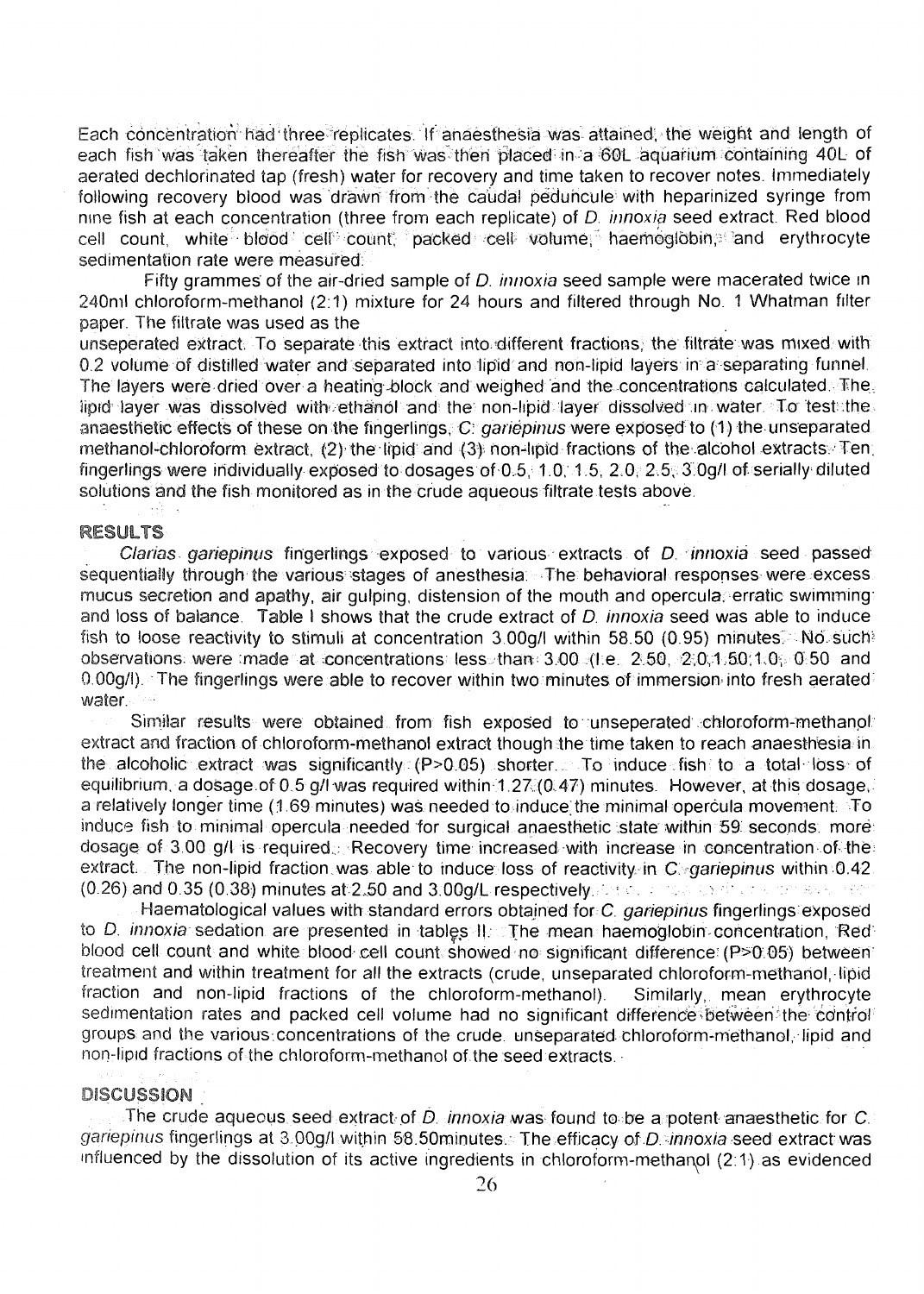by the significantly (P<0.05) shorter time and lower concentration of the unseperated chloroformmethanol extract for C. gariepinus. Similar high efficacy was achieved using the lipid fraction of the chloroform-methanol extract. It was observed that anaesthetic time was influenced by dose concentration, and extraction medium (aqueous, unseparated chloroform-methanol, lipid and the non lipid fractions of chloroform-methanol extracts). However, these effects and variations are not unlike the results of other anaesthetic used on fish as observed by Ross ad Ross (1999), Edwards et al. (2000), Prince and Powell (2000), Hovda and Linley (2000), Gomes et al. (2001), Kazun and Siwicki (2001), Browser (2001), Ortuno et al. (2002), Walsh and Pease (2002), woody et al. (2002) and Wagner et af. (2003).

In general, the lower the dose the longer the time for the anaesthesia, but the faster the recovery. The recovery from anaesthesia seems to be extremely rapid as evidence in the haematological values, which were not significantly different from those of their controls. Thus indicating that the fish recovered fully from anaesthetic effect of  $D$ , innoxia, which suggests minimal stress during the exposure period. This also indicates that external stimuli influence was minimized. Stress response has been reported with different anaesthetic drugs, such as MS-222 and quinaldine (Ross and Ross 1999) and normally is associated with exposure to high anaesthetic dosage or a prolonged exposure. Such result was not observed with D. innoxia extracts.

In earlier work, Eze (1991) reported that C. gariepinus were anaesthetic in 4g/I aqueous extract of air-dried ground leaves of suaveolens, recovered and behaved normally after 24 hours. Mgbenka and Ejiofor (1998) reported that C. gariepinus and Heterobrachus longifilis fingerlings were anaesthetized in up to 3.5g/l crude extract of air dried Erythrophelum suaveolens and recovered in fresh water. According to these authors, the two clariids, when exposed to pure unseparated extract were anaesthetized in significantly (P<0.05) shorter time than in the crude extract.

D. innoxia seed anaesthesia was not toxic to C. gariepinus tissue at concentration 3g/I and below within 180 minutes as indicated by absence of haematological changes and mortality. In all the tests, C. gariepinus fingerlings recovered and exhibited no abnormal behaviours. From this study, it was inferred that D.innoxia seed extracts anaethesized C. gariepinus and no mortality was observed during and after the exposure period. It is therefore recommended that D innoxia<br>seed extracts be used as an anaesthetic for C garieninus seed extracts be used as an anaesthetic for C. gariepinus,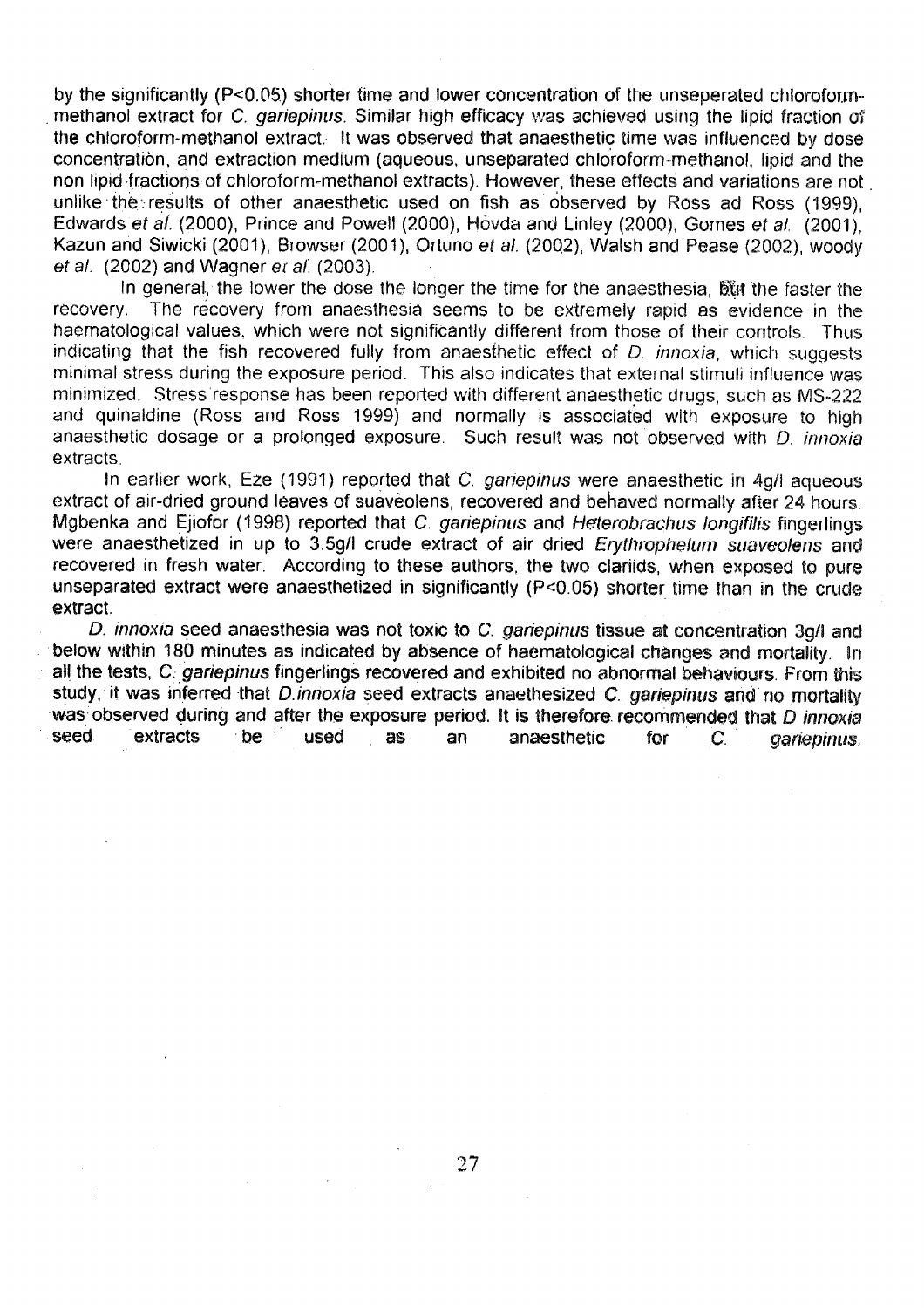|                                                                         | Haematologica! Parameters                         |                    |                                       |                              |                  |
|-------------------------------------------------------------------------|---------------------------------------------------|--------------------|---------------------------------------|------------------------------|------------------|
|                                                                         | Roc<br>$\mathbf{M}(n)$                            | ``WAC              |                                       | " ESR "" PCV                 |                  |
|                                                                         |                                                   |                    | $(X'10'' min')$ $(X'10'' min'')$ (mm) |                              |                  |
|                                                                         |                                                   |                    |                                       |                              |                  |
|                                                                         | $8.53^{\circ}$                                    | -2.25              | 38.42                                 | 2,24                         | 17.30            |
|                                                                         | (0.33)                                            | (0.3)              | (0.57)                                | (0,12)                       | (0.19)           |
| $\mathbb{R}^n$ , $\mathbb{R}^n$                                         | $R$ , $R$ f $\sim$                                | $-2.25$            | $-38.41$                              | 231                          | 45.30            |
|                                                                         | (0.61)                                            | $= (0, 43)$        | (0.51)                                | (9H)                         | (0,15)           |
|                                                                         | $\mathcal{U}(\mathcal{U})$<br>(0.5 <sup>c</sup> ) | $-2.25$<br>(0, 26) | 38.12                                 | $\mathcal{F} \in \mathbb{R}$ | 45.29            |
| 【()                                                                     | 8.91                                              | $-2.36$            | (0.38)<br>$-38, 11$                   | (0, 2)                       | (215)            |
|                                                                         | (0.82)                                            | $(0.42)$ .         | (0.91)                                | 2.35<br>(0,15)               | 45.29<br>(0.16)  |
| $\left\{ \begin{array}{c} \mathcal{E}, \mathcal{E} \end{array} \right.$ | 8.87                                              | $-2.27.$           | 38.13                                 | 7.15                         | -15.78           |
|                                                                         | (0.86)                                            | (0.29)             | (0, 29)                               | (0.29)                       | (0,1)            |
|                                                                         | 8.88                                              | $2.27 -$           | 38.42                                 | 2.15                         | 15/8             |
| 2.00                                                                    | (0.75)                                            | . (0.30)           | (0.40)                                | (0,19)                       | (0.12)           |
|                                                                         | 8.85                                              | $-2.27$            | 38.13                                 | 2.15                         | 45.78            |
| 2.50                                                                    | (0.89)                                            | ે (0.50)           | (0.25)                                | (0,70)                       | (0.17)           |
|                                                                         | $-8.36$                                           | -2.25              | 38.30                                 | 2.35                         | 15.30            |
|                                                                         | (0.86)                                            | (0.26)             | (0,30)                                | (0.22)                       | (0.1)            |
| 3.00                                                                    | $-6.67$                                           | 226                | 38.42                                 | 2,35                         | 43,40            |
|                                                                         | (0.89)                                            | $(0, W)$ .         | (0.70)                                | (1.18)                       | (0,11)           |
| កន្ទះព                                                                  | 8.86                                              | $2.27 -$           | $-38.42$                              | 2.35                         | $-15, 20$        |
|                                                                         | (0.55)                                            | (0.28)             | (0,6)                                 | (4.21)                       | (0,10)           |
|                                                                         | 8.89                                              | $\sim 2.25$        | A8 44                                 | 236                          | 45.29            |
| 50                                                                      | (0.27)                                            | - 70.22Y           | (0.55)                                | $\{0, 1, 1\}$                | (01)             |
|                                                                         | 8.88                                              | $2.25 -$           | 38.42                                 | 2.33                         | 45.29            |
| -411                                                                    | (0.20)                                            | ्तुरी स्वर्        | (0,40)                                | (0.25)                       | 40.131           |
|                                                                         | 8.80                                              | 22.26              | <b>JS 41</b>                          | 2.33                         | 45.29            |
|                                                                         | $(0.25)$ .<br>$+0.90$                             | 10.33)<br>$2.26 -$ | (0.45)                                | (0.31)                       | (0,14)           |
|                                                                         | (0.35)                                            |                    | 48.42                                 | $\sim 10$                    | 45.39            |
|                                                                         | - 8.87                                            | -(0.25)<br>$-2.26$ | (0.28)                                | (0, 20)                      | (0.23)           |
|                                                                         | (0.39)                                            | (0.20)             | 38.44                                 | 2.11                         | 45.30            |
|                                                                         | 8.83                                              | 2.25               | (0.50)<br>38 11                       | (0.23)                       | (0.10)           |
|                                                                         | (0.33)                                            | (0.18)             | (4.25)                                | 235<br>(0.19)                | 45,30            |
|                                                                         | 8.05                                              | 2.26               | 38.41                                 | 7.35                         | (0,16)<br>45, 30 |
|                                                                         | (0.63)                                            | (0,13)             | (0.38)                                | (0.17)                       | (0, 11)          |
|                                                                         | B.86.                                             | $2.26 -$           | 38.11                                 | 2.15                         | $W/2\beta$       |
| 3.00                                                                    | (0.45)                                            | (0.26)             | (0.41)                                | (0.20)                       | $\{0,20\}$       |
|                                                                         | 0.86                                              | 2.25               | 38.42                                 | 2.33                         | 15.29            |
| 0.00                                                                    | (0.24)                                            | (0.28)             | (0.32)                                | (0.21)                       | (012)            |
|                                                                         | 8.67                                              | $-2.25$            | 38.42                                 | 231                          | 45.39            |
|                                                                         | $(0.29)$ .                                        | (0, 11)            | (0.36)                                | (0.24)                       | (0.21)           |
| 0.60                                                                    | $-8.88$                                           | $-2.26$            | 38.42                                 | 2.31                         | 45.30            |
|                                                                         | $-(0.20)$                                         | (0.33)             | (0, 70)                               | (0.24)                       | (0,17)           |
| 1.00                                                                    | $-8.88$                                           | 2.26               | 38.41                                 | 2.35                         | 45.30            |
|                                                                         | (0.55)                                            | (0.28)             | (0.40)                                | (0.22)                       | (0.16)           |
|                                                                         | $-8.07$                                           | 2.26               | 18.41                                 | 2.35                         | 45.30            |
| 1.50                                                                    | (0.29)                                            | (0.23)             | (0.39)                                | (922)                        | (9.71)           |
|                                                                         | $-0.80$<br>(0.35)                                 | 2.26               | 38.12                                 | 235                          | $-15.30$         |
| $2{,}00$                                                                | 8.87                                              | (0.19)             | (0.28)                                | (0.75)                       | $(0,1^n)$        |
|                                                                         |                                                   | 2.26               | 38.41                                 | 2.15                         | 45.30            |
|                                                                         | (0.52)<br>8.95                                    | AO 22)             | (0.35)                                | (0.28)                       | (0, 1, 1)        |
| 2.50                                                                    | (0.63)                                            | 2.26<br>(0.75)     | 38 PJ                                 | $2.36 -$                     | 17.99            |
|                                                                         | B.R                                               | 2.26               | (O. 30)                               | (0.22)                       | (9, 1, 1)        |
| 3.00                                                                    | (0.42)                                            | ${1,34}$           | <b>J&amp; 12</b><br>(0.33)            | 7.15                         | 48.29            |
|                                                                         | 8.89                                              | 2.26               | 38.42                                 | (0.21)<br>2.39               | (9.22)           |
|                                                                         | (0.44)                                            | <b>(0,20)</b>      | (0.29)                                | (0.20)                       | 45,29<br>(0.12)  |
|                                                                         |                                                   |                    |                                       |                              |                  |

# TÄDLE 2: HAEMATOLOGICAL VALUES (WITH STANDARD ERPORS) OBTAINED FOR C.<br>SARIEPINUS EXPOSED TO D. INNOXIA SEED SEDATION

 $28$ 

 $\label{eq:2.1} \frac{1}{\sqrt{2}}\int_{\mathbb{R}^3}\frac{1}{\sqrt{2}}\left(\frac{1}{\sqrt{2}}\right)^2\frac{1}{\sqrt{2}}\left(\frac{1}{\sqrt{2}}\right)^2\frac{1}{\sqrt{2}}\left(\frac{1}{\sqrt{2}}\right)^2\frac{1}{\sqrt{2}}\left(\frac{1}{\sqrt{2}}\right)^2.$ 

 $\sim$